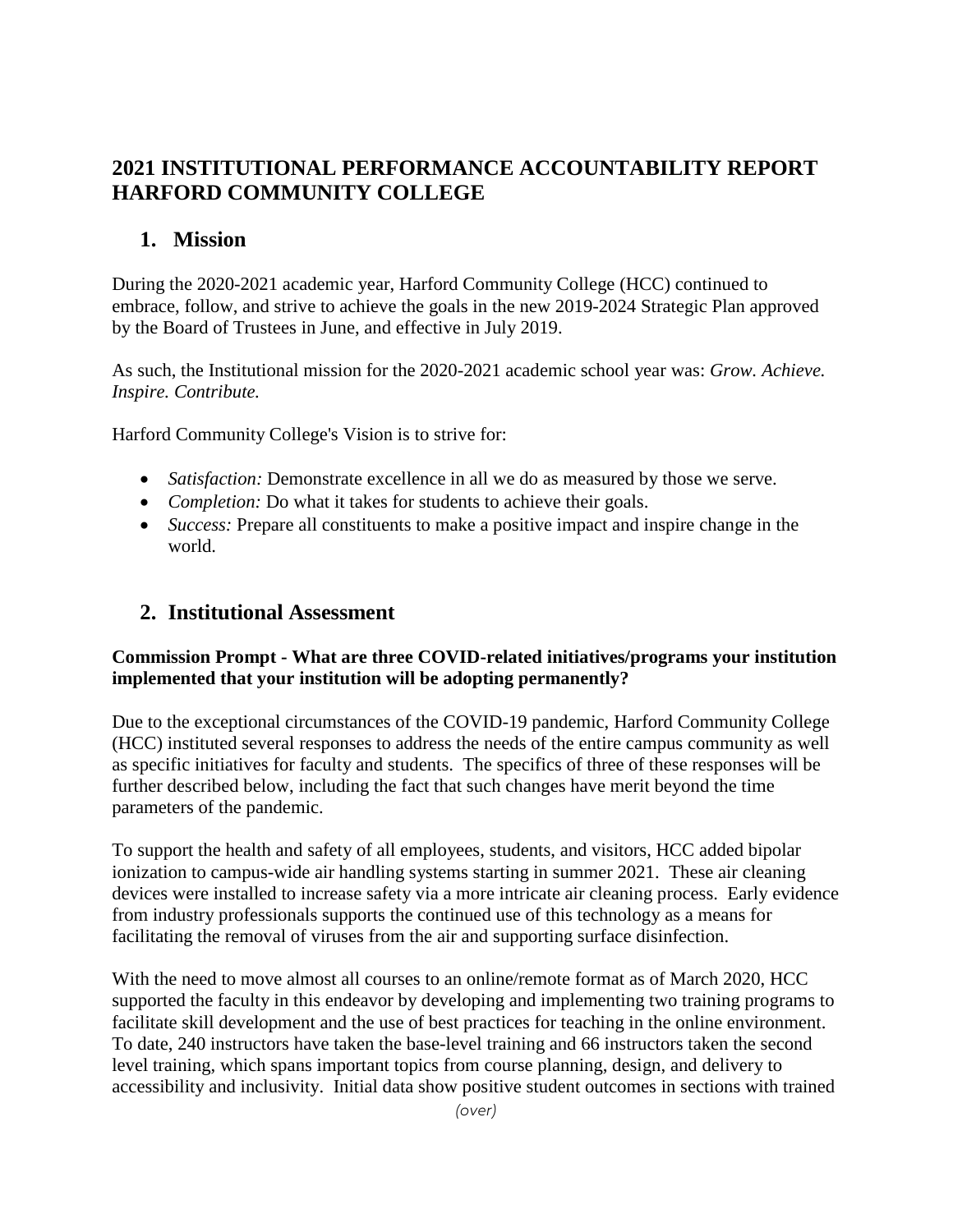faculty. In addition, Introduction to Quality Matters is a specific training designed by the national organization QM and delivered by HCC's internal eLearning staff who have been trained by QM as facilitators. It's a new offering from QM (released early in 2021) that gives an overview of Quality Matters and their rubric. Given that HCC now offers more online instruction, leveraging this training is a pandemic-related initiative that we plan to continue offering in the future as it is grounded in evidenced based teaching practices for the online/remote format.

And, finally, during the pandemic, all student services areas expanded their options for meeting with students in the virtual environment. These areas include but are not limited to the Learning Center, Advising Career and Transfer Services, Financial Aid, and Disability Services. Overall, students are finding it more convenient and accessible to add as another option for meeting with employees in Student Affairs.

### **Access Indicators**

Harford Community College proudly and continually strives to further the goals and strategies outlined in the *2017-2021 State Plan for Postsecondary Education, Student Success with Less Debt. State Goal 1 (Access: Ensure equitable access to affordable and quality postsecondary education for all Maryland residents)* which urges institutions of higher education in Maryland to be committed leaders to college readiness and financial literacy.

HCC experienced a decrease in enrollment metrics as evidenced by indicators 1a through 4. These indicators have been below their benchmarks for the past four years, likely due to the strong economy and the more recent constraints of the COVID pandemic. Areas of improvement around enrollment are seen in indicators 5, 6a and 6b. High school student enrollment, indicator 5, has been increasing over the past several years due to a focused College initiative to work more closely with Harford County Schools. Enrollment growth in credit online courses and online continuing education courses, indicators 6a and 6b, have come from efforts to grow the amount and quality of our online course offerings.

Regarding the cost of education, HCC tuition and fees for credit courses as a percentage of tuition and fees at Maryland public four-year institutions experienced a nominal increase to 49.5% in FY2021, indicator 7b, though there was no increase in tuition from FY2020. The College continues to support affordable college access through scholarships such as those provided by the HCC Foundation. The Board of Trustees decided not to raise tuition for FY 2021 and that HCC would not increase tuition for Summer or Fall 2021 terms. There will only be a minimal 1.6 percent increase for the Winter and Spring terms. These decisions were made to keep tuition affordable during difficult financial times.

Additionally, HCC experienced a decline in the continuing education community service and lifelong learning metrics, indicators 8a and 8b. Enrollments decreased in FY 2020 to 3,276 for the Unduplicated annual headcount metric, indicator 8a. Enrollments for the Annual course enrollments metric, indicator 8b, decreased to 5,546. For the enrollment in continuing education,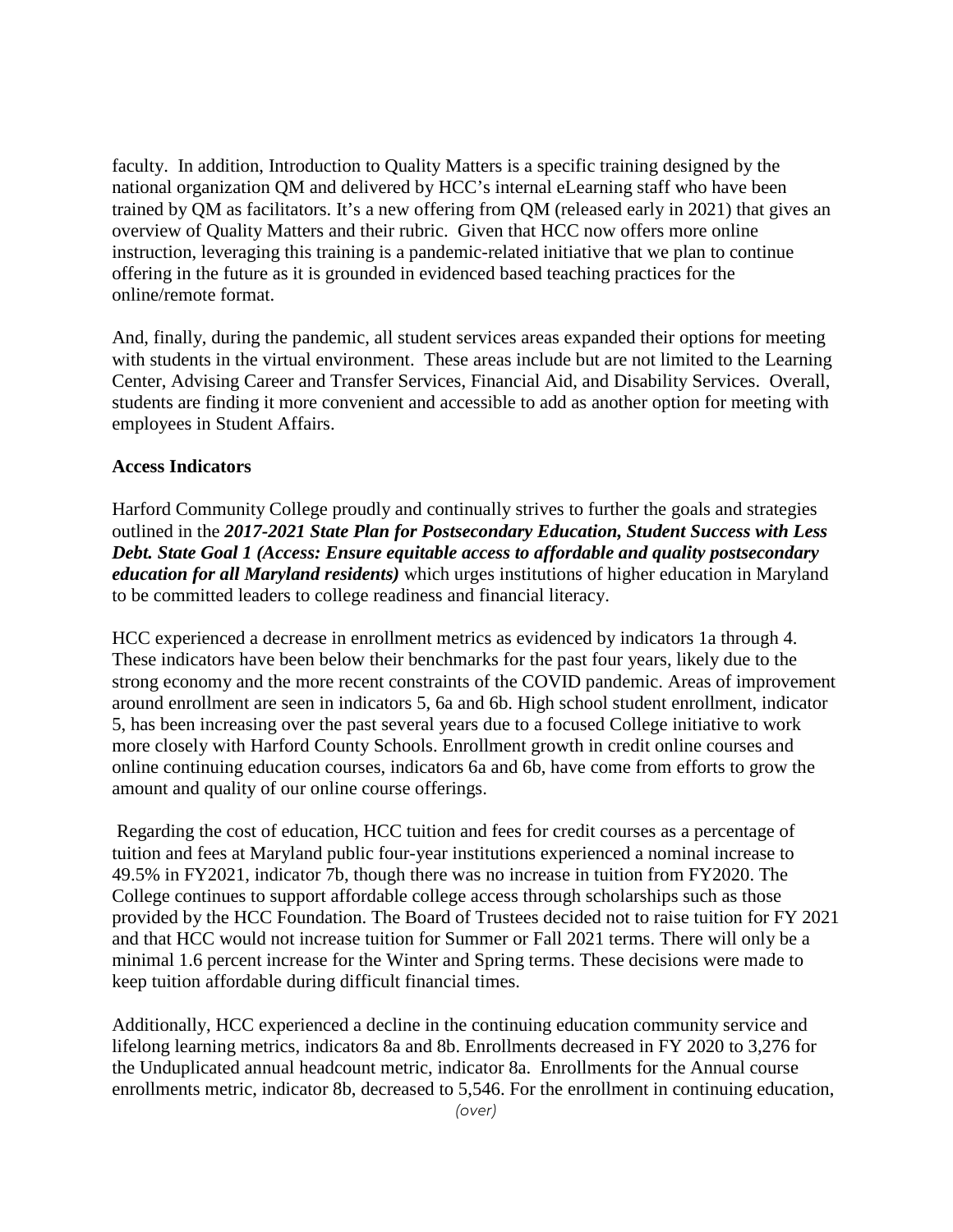basic skills, and literacy courses metrics, indicators 9a and 9b, enrollment also decreased significantly for FY 2020. The Unduplicated annual headcount metric, indicator 9a, decreased to 717, and the Annual course enrollments metric, indicator 9b, decreased to 1,829. In FY 2020, the COVID-19 pandemic adversely impacted enrollments for critical programs like Community Education, Trade, and Senior Enrichment. While the impact of COVID-19 also negatively affected enrollment in these areas through FY 2021, The College has seen growth in these areas in early FY 2022. Overall, the College is committed to continuing and community education and looks for post-pandemic growth in this area.

HCC's efforts in programs such as My College Success Network and Soar2Success, which focused resources on eradicating attainment gaps due to income, race, gender, and ethnicity, directly caused an increase in the Minority student enrollment compared to service area population metric (indicator 11). In these areas the College has seen slow, but steady growth. The percent nonwhite credit enrollment metric, indicator 11a, increased to 30.3% in Fall 2020, above the benchmark. Furthermore, the Percent nonwhite continuing education enrollment metric, indicator 11b, also increased to 21.5% in FY 2020, also above the FY 2020 benchmark.

Efforts to hire the most highly qualified faculty possible while also striving to diversify faculty improved the Percent minorities (nonwhite) of full-time faculty metric, indicator 12, to 13.7% in Fall 2020, which is above the benchmark. As reflected in the strategic plan, HCC focuses on diversifying its administrative and professional staff. The Percent minorities (nonwhite) of fulltime administrative and professional staff metric (indicator 13) increased significantly in Fall 2020 to 19.6%, but was just below the benchmark.

### **Success Indicators**

Harford Community College supports *Goal 2* (*Success: promote and implement practices and policies that will ensure student success)*. *To this end,* the College continued to focus on students with developmental coursework, resulting in a steady increase in the Developmental completers after four years metric (indicator 15), which increased for the Fall 2015 Cohort to 58.6% and exceeds the Fall 2016 Cohort benchmark.

The Fall-to-fall retention rates for all student categories in indicator 14 dropped for the Fall 2019 cohort compared to the Fall 2018 cohort, and were below their benchmarks. This is likely due to the COVID-19 pandemic and its negative effect on enrollment. The retention rates for the all students metric, indicator 14a, decreased to 57.6%. The retention rate for Pell grant recipient metric, indicator 14b, decreased to 47.1%. The retention rate for Developmental students metric, indicator 14c, decreased to 46.7%. The retention rate for College-ready students metric, indicator 14d, decreased to 66.8%. The College is working to deliberately address these retention issues by modeling data to predict the likelihood of students not returning and proactively reaching out to students to encourage retention.

The College continues to support students with developmental needs in English and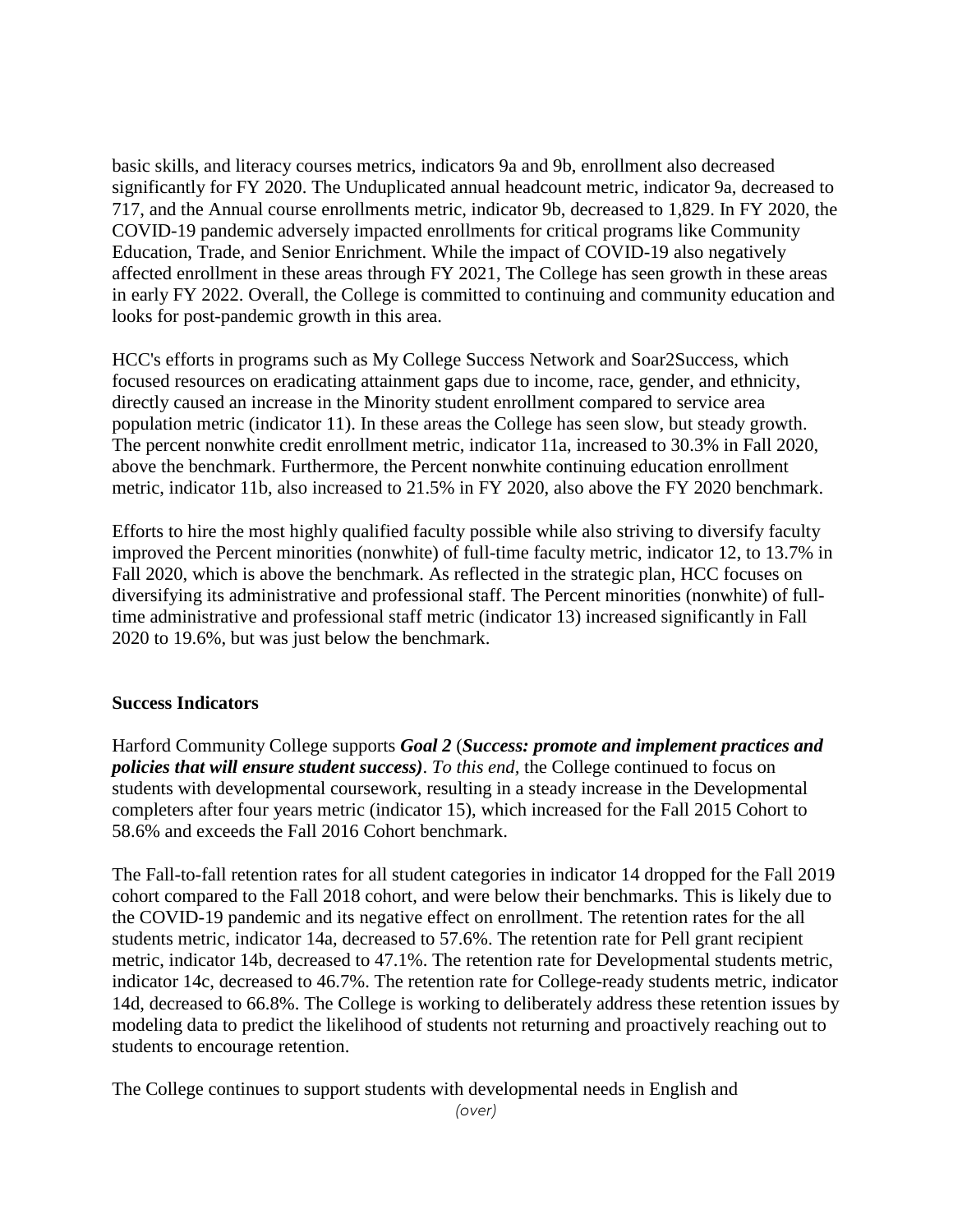mathematics. For students requiring developmental English and Reading courses, the College provides dedicated supports for these students with programs like the Accelerated Learning Program, and by partnering with the HCC Testing Center. HCC created the Accelerated Learning Program to allow students to complete developmental writing as a co-requisite with English 101.

In mathematics, there are 7-week long developmental courses scheduled so students can take two courses each semester. The College has also created two one credit co-requisite courses that pair with credit-bearing math courses for students slightly below the credit-bearing math course cutoff score. The addition of a one-credit Math 016 course to support the Math 216 statistics course, and a one-credit Math 003 to support Math 102, Contemporary Mathematics course are examples of HCC's commitment to supporting student success. The HCC Mathematics department created these structures for students according to national best practices aligned with recommendations from the Dana Center Mathematics Pathways project at the University of Texas, Austin.

Additionally, a course placement exception process provides students with the opportunity to appeal their Accuplacer course placement results.

These curricular refinements and student support mechanisms have led to the continued increase in Developmental completers after four years, indicator 15. This indicator increases to 62.2% for the Fall 2016 cohort at a four-year high, well above the benchmark.

Continued student success programs, like the My College Success Network and Soar2Success designed to enhance persistence among students, are facilitating strong performance in the Successful-persister rate after four years (indicator 16). The College-ready students metric, indicator 16a, is at 90.9% and the All students in the cohort metric, indicator 16d, is 80.9% -both above their benchmarks. While still strong, the Developmental completers metric, indicator 16b, decreased to 81.3% below its benchmark. A closer examination of Successful-persister rate after four years (indicator 17) shows that there are still differences between student groups. The persister rate for White only students, indicator 17a, is 83.0% and is slightly larger than the rate for Hispanic/Latino students, which is 81.7%. Both of these rates are significantly larger than the rate for Black/African American only students, which is 70.5%. This difference indicates the more needs to be done to help these students persist.

HCC continues to support the My College Success Network, Soar2Success, and other programs in a focused effort to meet the academic needs of all students. HCC also employed academic coaching, student success advising, and other student support services to empower all students toward academic success.

The College's Graduation-transfer rate after four years metric indicates that the most recently reported cohort for college-ready students metric, indicator 18a, increased to 77.9%, and remains above the Fall 2016 Cohort benchmark. For developmental completers, the Graduation-transfer rate after four years metric, indicator 18b, decreased to 62.4%, and remains slightly below the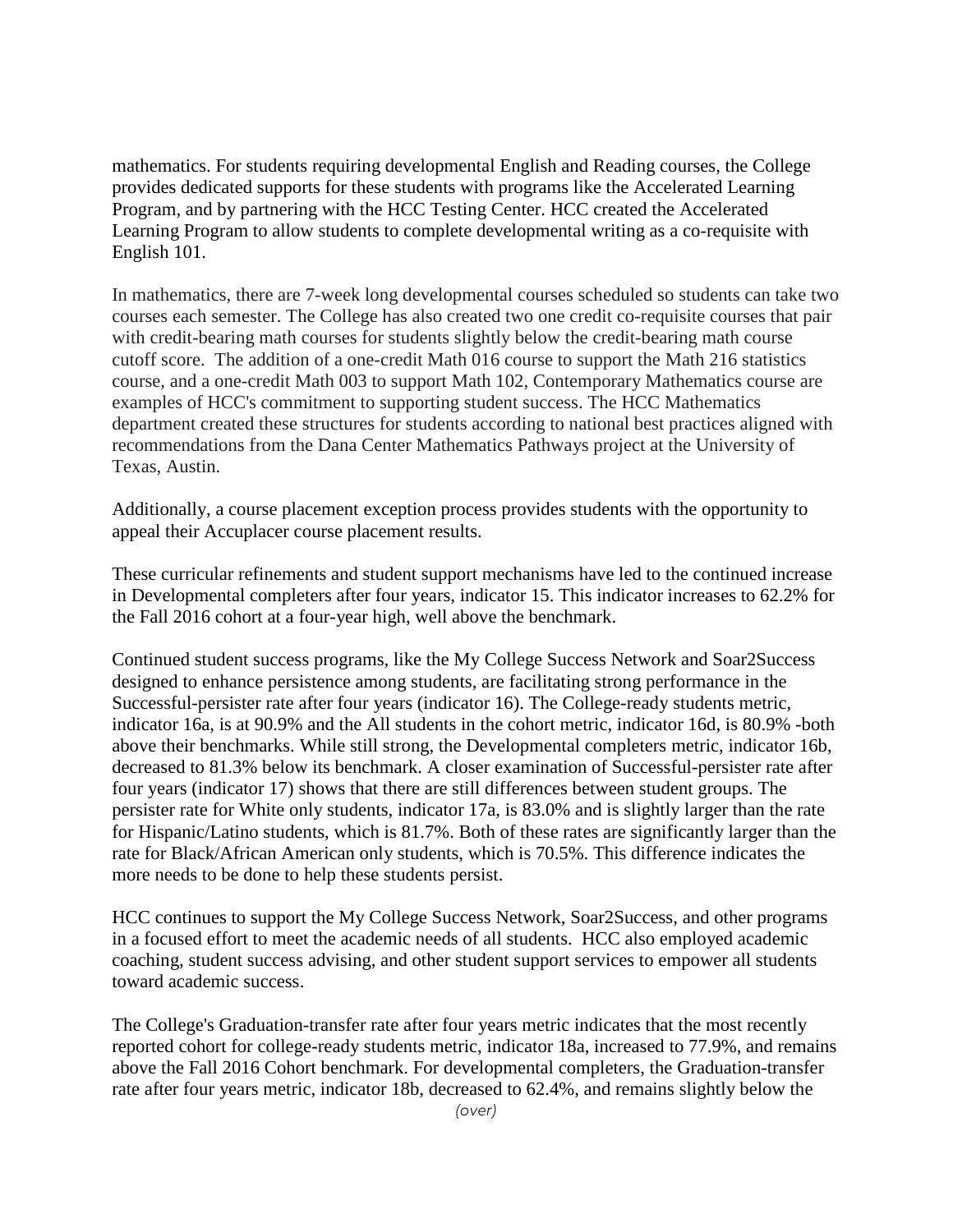Fall 2016 Cohort benchmark. The Graduation-transfer rate after four years for all students in the cohort metric, indicator 18d, remained at 65.3%, and is still above the Fall 2016 Cohort benchmark. HCC awarded 864 associate degrees and credit certificates, indicator 20a, for the reporting period, which is below the benchmark. This decline in degrees and certificates mirrors the decline in enrollment over the same timeframe. Other success metrics remain strong while also showing slight declines. The First-year GPA of 2.0 or above at a transfer institution, indicator 21, dropped slightly to 89.0%, just below its benchmark. The metric of Graduate transfers within one year, indicator 22, also had a slight drop to 71.1%, likely due to influences from the pandemic.

### **Innovation Indicators**

Harford Community College is making strides in support of *Goal 3 (Innovation: Foster innovation in all aspects of Maryland higher education to improve access and student success)*.

The number of NCLEX RN candidates for the Licensure/certification examination pass rates metric, indicator 23a, increased significantly to 139. The pass rate for those candidates decreased nominally to 91.4%, which is above the FY 2020 benchmark. The NCLEX pass rates remain strong due to extensive preparation for the exam. Also, during the last semester of the program, students are given the ATI NCLEX-RN predictor exam. Each student who takes the predictor exam receives an individualized remediation plan to address deficient content areas in preparation for the NCLEX-RN. Students are required as part of their coursework to complete the remediation plan.

The number of medical assisting candidates for the Licensure/certification examination pass rates metric, indicator 25c, decreased significantly to 3, which is well below the FY 2020 benchmark. The Pass rate for medical assisting candidates also increased to 67.0 %, below the benchmark for FY 2020. It is important to note that, for medical assisting, there are several national accrediting bodies and only one certification board that reports results back to HCC; therefore, some students may choose certification from a non-reporting board. The medical assisting curriculum has been modified to address these licensure issues and improvement in pass rates are expected in subsequent years.

Demand for HCC graduates remain strong as seen in the Graduates employed within one year metric, indicator 24. This metric saw a slight drop to 83.3% even with the effects of the pandemic. This demand is echoed in the Income growth of career program graduates (indicator 25) with a larger difference between the pre-graduation and post-graduation metrics. The Median annualized income one year prior to graduation, indicator 25a, dropped to \$12,964 and the Median annualized income three years after graduation, indicator 25b, increased significantly to \$52,860.

Unfortunately, HCC experienced a decrease in enrollment in continuing education offerings due to the pandemic. The decline in enrollments in the last quarter of the year led to these drops. The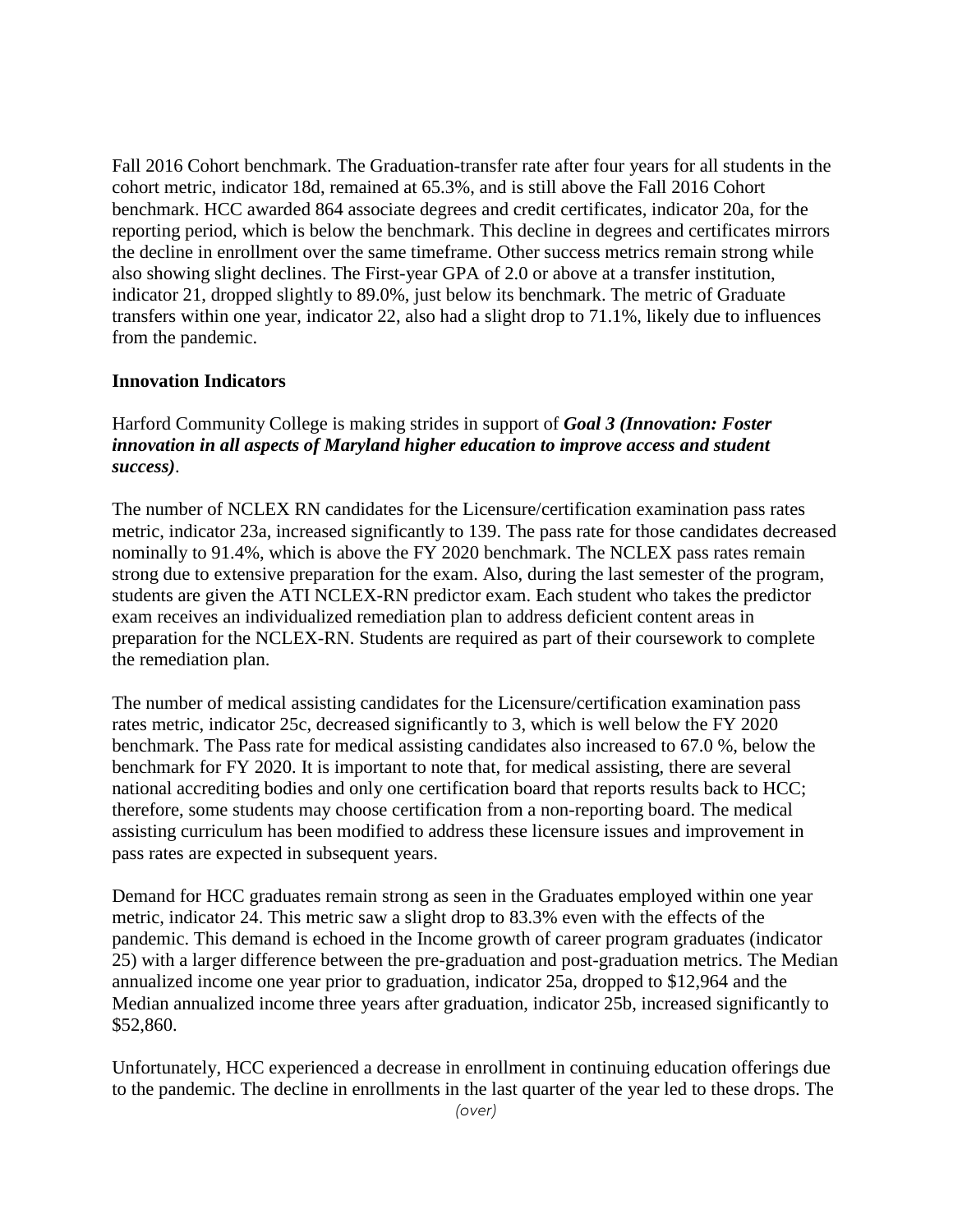Enrollment in continuing education workforce courses metric (indicator 26) saw drops in Unduplicated annual headcount, indicator 26a, to 3480 and in Annual course enrollments, indicator 26b, to 5969 -both below their benchmarks. These indicators experienced a twenty percent drop over the previous year, but were tracking for outcomes above their benchmarks before the pandemic. Similarly, Enrollment in Continuing Professional Education leading to government or industry-required certification or licensure (indicator 27), twenty five percent drops were experienced in enrollments. Unduplicated annual headcount, indicator 27a, decreased to 1598 and Annual course enrollments decreased to 2556. Both of these metrics were below their benchmarks. Enrollment in contract training courses (indicator 28) also experienced a twenty five percent drop. The Unduplicated annual headcount, indicator 28a, decreased to 906 and the Annual course enrollments, indicator 28b, decreased to 1287. Even with these decreases both of these indicators were above their benchmarks. With these enrollment declines in continuing education offerings in mind, HCC is working to improve access for students and quality of offerings. The College has explored new course locations closer to populations centers and worked with stakeholders to offer the needed educational opportunities.

HCC continues to optimize its enrollment management processes in response to the decline in enrollments experienced at most Maryland community colleges. Through our Strategic Plan, the College is refining enrollment efforts. The faculty and staff who represent both Academic Affairs and Student Affairs continue to set short-term and long-term measurable goals, design integrated interdisciplinary programs and interventions based on best practices, and educate the campus community on all student success initiatives. The College regularly analyzes data focused on student retention, success, and completion. One specific example is the use of data modeling to predict the likelihood of students leaving the College prior to goal attainment. This data will focus outreach to students, address individual student needs, and improve enrollment. Innovations, like this data modeling example, illustrate how HCC is improving the student experience at Harford and to address enrollment challenges, which should be reflected in future metrics.

Furthermore, during the 2020-2021 academic year, HCC continued its effort to improve business processes. With the influence of the COVID-19 pandemic, movement toward electronic processes has greatly accelerated. This has produced a nimbler atmosphere allowing for almost all business processes to occur electronically. This has also benefited students, allowing them to interact with the College electronically and receive services remotely. To balance the needs of all students, face-to-face services are still available. During the 2020-2021 academic year, College leadership prioritized projects that promoted safe access to financial, student , and academic services.

## **3. Community Outreach and Impact**

Harford Community College is very active bringing in community outreach and seeks to make a positive impact in our community. Grants play a big role in this outreach with the College bring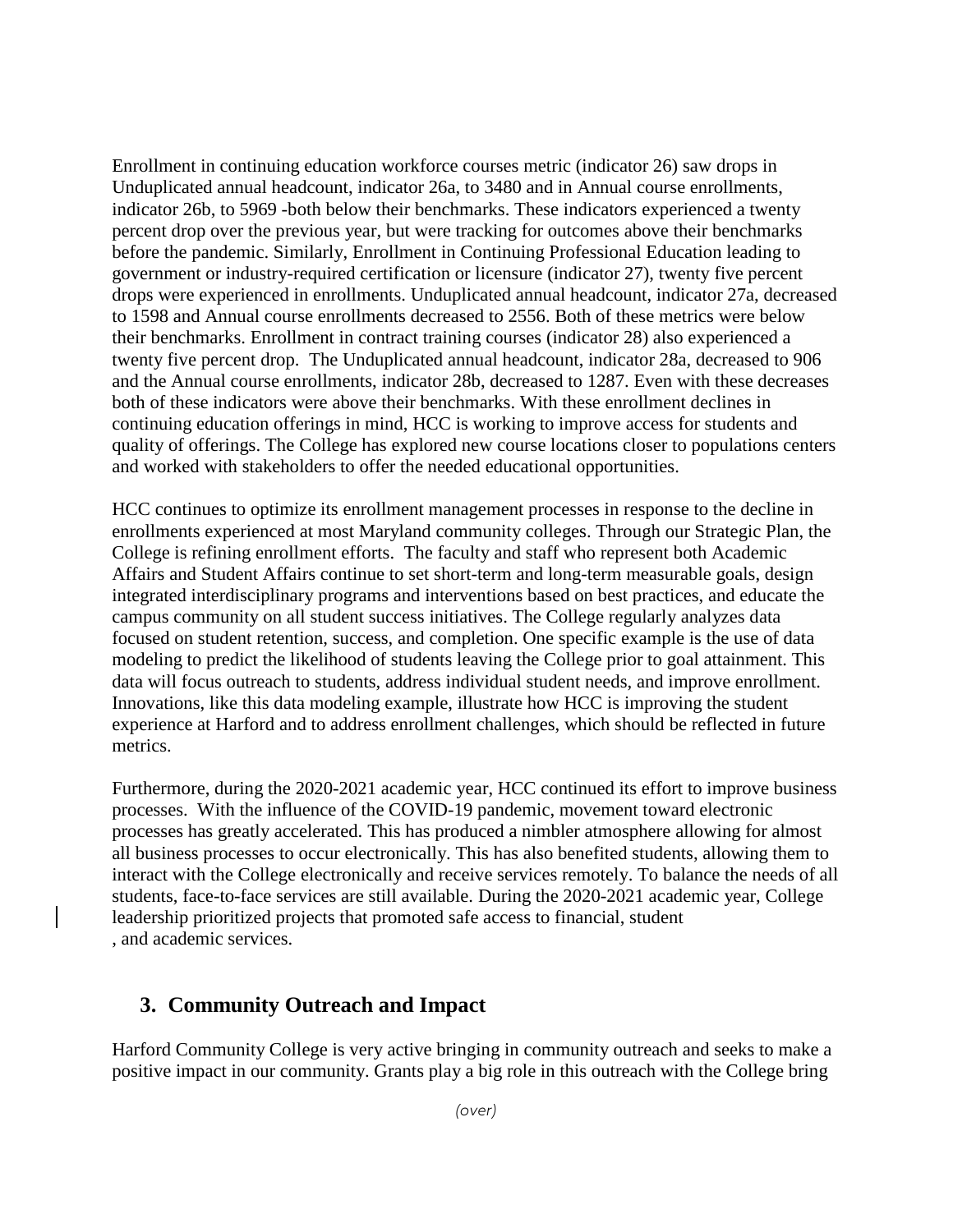in \$7,423,820 grant awards in FY20. A grant of note for this fiscal year was the NSF Advanced Technological Education in Biotechnology. The amounted awarded: \$493,912. The purpose of this grant is to increase the number of Harford County residents employed in biotechnology careers. Providing pathways to high-demand biotechnology careers in Maryland is critical in serving the Harford County community and increasing the number of qualified biotechnicians in Maryland and the surrounding areas.

The BIOTEC Pathways program will also examine impacts of community outreach activities, not only with K-12 students but also with their families, on increasing enrollment in and graduation from a biotechnology program. Surveys, focus groups, and data regarding enrollment, graduation, transfer and job placement will be utilized.

A list of notable grant-supported outreach activities is provided:

- ACCESS grant from Maryland Developmental Disabilities Administration created workforce development programming and support of individuals with intellectual and other disabilities.
- Youth Grant from Susquehanna Workforce Network conducted outreach to at risk youth and offered workforce development non-credit courses.
- Susquehanna Workforce Network grant funded manufacturing and cybersecurity workforce programs were offered.

The College also partnered with other organizations to provide outreach to our community. Some example partnerships and outreach projects are provided.

- Harford County Public Schools created credit Machining and Welding classes that are a part of the Engineering Technology Degree and offered to cohorts for students with disabilities.
- Harford County Detention Center Offered adult literacy classes in the detention center. Started new workforce programs for inmates. Ran for the first time an HCC open house type session at the detention center where employers also joined and illustrated pathways to jobs to students through HCC non-credit workforce education.
- US Army Communications-Electronics Command Established Co-Operative Learning program in which students received security clearances and paid internships in Cybersecurity.
- Army Research Lab Established Educational Partnership Agreement for subject matter experts to provide content and context for additive manufacturing curriculum development.

Harford Community College Foundation also sponsors numerous community activities. Some example sponsored activities is provided.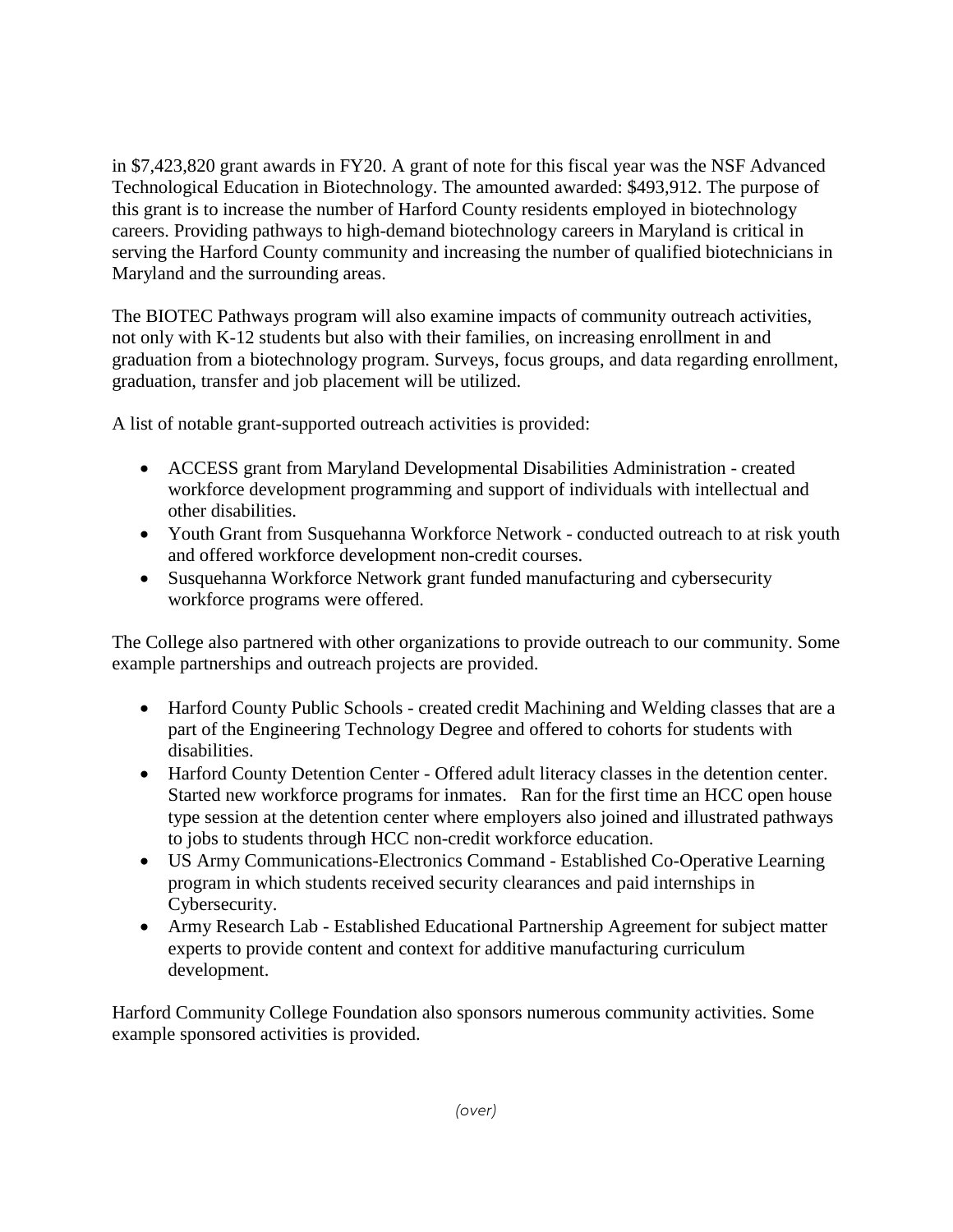- Summer Swing Golf Tournament at Maryland Golf & Country Clubs
- President's Circle Dinner for President's Circle & O'Connell Society members
- Screech's Night Owl 5k Proceeds for Harford student athlete scholarships
- ATHENA Leadership Award Breakfast Proceeds for Harford student leadership scholarships

# **4. Accountability Indicators**

See attached HCC 2021 Accountability Indicators Table.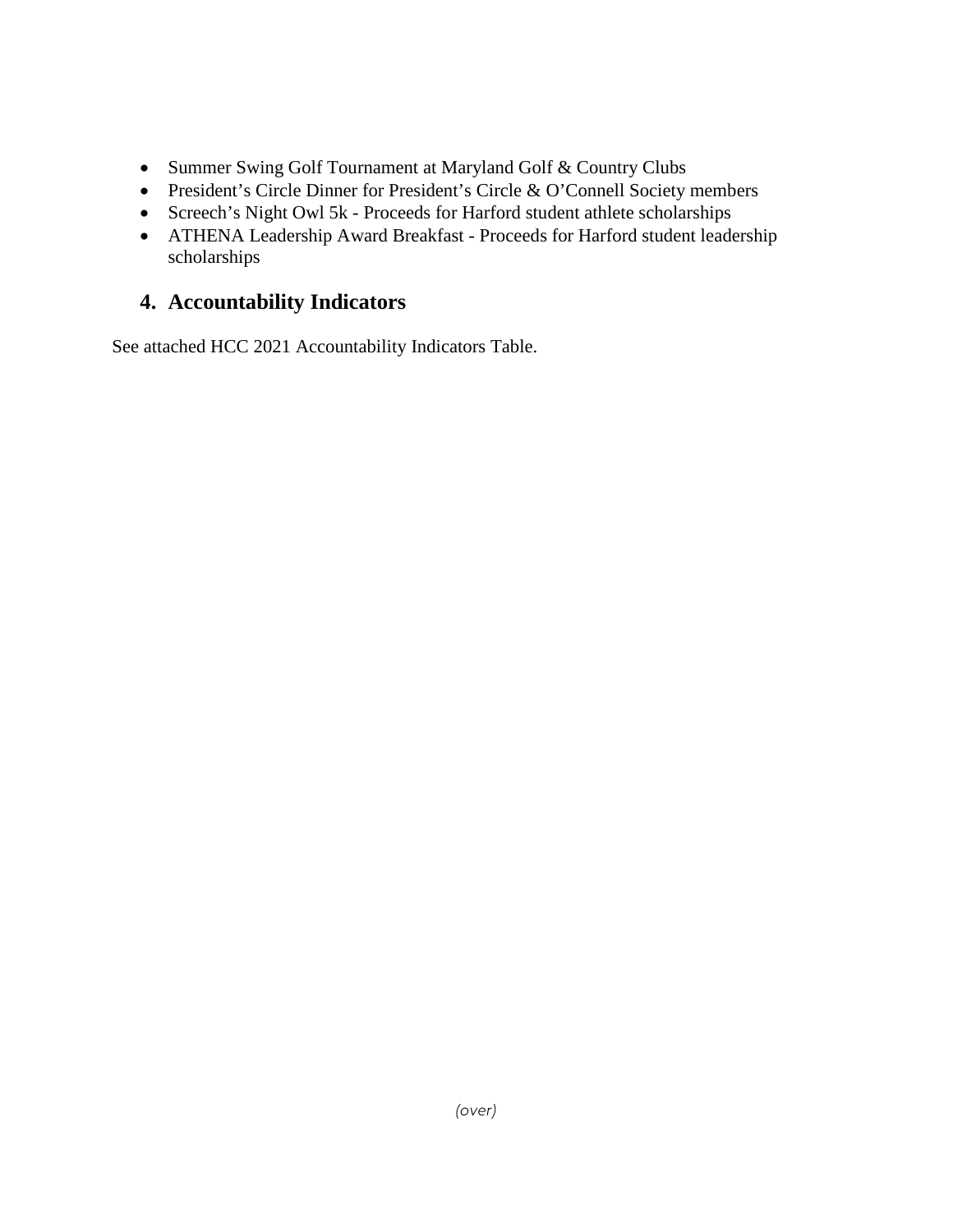|                 |                                                                    | <b>All Students</b> |        | College-ready<br><b>Students</b> |        | Developmental<br>Completers |        | Developmental<br>Non-completers |        |
|-----------------|--------------------------------------------------------------------|---------------------|--------|----------------------------------|--------|-----------------------------|--------|---------------------------------|--------|
|                 | First-time full- and part-time fall headcount                      | 1367                |        | 560                              |        | 502                         |        | 305                             |        |
| $\overline{2}$  | Number attempting fewer than 18 hours over first 2 years           | 367                 |        | 99                               |        | 52                          |        | 216                             |        |
| 3 <sup>1</sup>  | Cohort for analysis (Line 1 - Line 2)                              | 1000                | 100.0% | 461                              | 100.0% | 450                         | 100.0% | 89                              | 100.0% |
| 4               | Earned Associate degree from this community college                | 380                 | 38.0%  | 215                              | 46.6%  | 165                         | 36.7%  | $\Omega$                        | 0.0%   |
| 5               | Earned certificate, but no degree, from this community college     | 5                   | 0.5%   | 0                                | 0.0%   | 5                           | 1.1%   | 0                               | 0.0%   |
| 6 <sup>1</sup>  | Total associate and certificate graduates (Line $4 +$ Line 5)      | 385                 | 38.5%  | 215                              | 46.6%  | <b>170</b>                  | 37.8%  | $\overline{0}$                  | 0.0%   |
| 7               | Transferred to Maryland two-year/technical college                 | 85                  | 8.5%   | 29                               | 6.3%   | 48                          | 10.7%  | 8                               | 9.0%   |
| 8               | Transferred to Maryland public four-year college                   | 345                 | 34.5%  | 212                              | 46.0%  | 132                         | 29.3%  | 1                               | 1.1%   |
| 9               | Transferred to Maryland private four-year college or university    | 5                   | 0.5%   | 4                                | 0.9%   | 1                           | 0.2%   | 0                               | 0.0%   |
| 10 <sup>°</sup> | Transferred to out-of-state two-year/technical college             | 23                  | 2.3%   | 12                               | 2.6%   | 9                           | 2.0%   | $\overline{2}$                  | 2.2%   |
| 11              | Transferred to out-of-state four-year college or university        | 77                  | 7.7%   | 47                               | 10.2%  | 28                          | 6.2%   | 2                               | 2.2%   |
| 12              | Total transfers (sum of Lines 7 - 11)                              | 535                 | 53.5%  | 304                              | 65.9%  | 218                         | 48.4%  | 13                              | 14.6%  |
| 13              | Graduated from this college and transferred (Line $6 \Pi$ Line 12) | 267                 | 26.7%  | 160                              | 34.7%  | 107                         | 23.8%  | 0                               | 0.0%   |
| 14              | Graduated and/or transferred $\{$ (Line 6 + Line 12) – Line 13}    | 653                 | 65.3%  | 359                              | 77.9%  | 281                         | 62.4%  | 13                              | 14.6%  |
| 15              | No award or transfer, but 30 credits with GPA $\geq 2.00$          | 143                 | 14.3%  | 53                               | 11.5%  | 80                          | 17.8%  | 10                              | 11.2%  |
| 16              | Successful transition to higher ed (Line $14 +$ Line 15)           | 796                 | 79.6%  | 412                              | 89.4%  | 361                         | 80.2%  | 23                              | 25.8%  |
| 17              | Enrolled at this community college last term of study period       | 13                  | 1.3%   | $\overline{7}$                   | 1.5%   | 5                           | 1.1%   | 1                               | 1.1%   |
| 18              | Successful or persisting (Line $16 +$ Line 17)                     | 809                 | 80.9%  | 419                              | 90.9%  | 366                         | 81.3%  | 24                              | 27.0%  |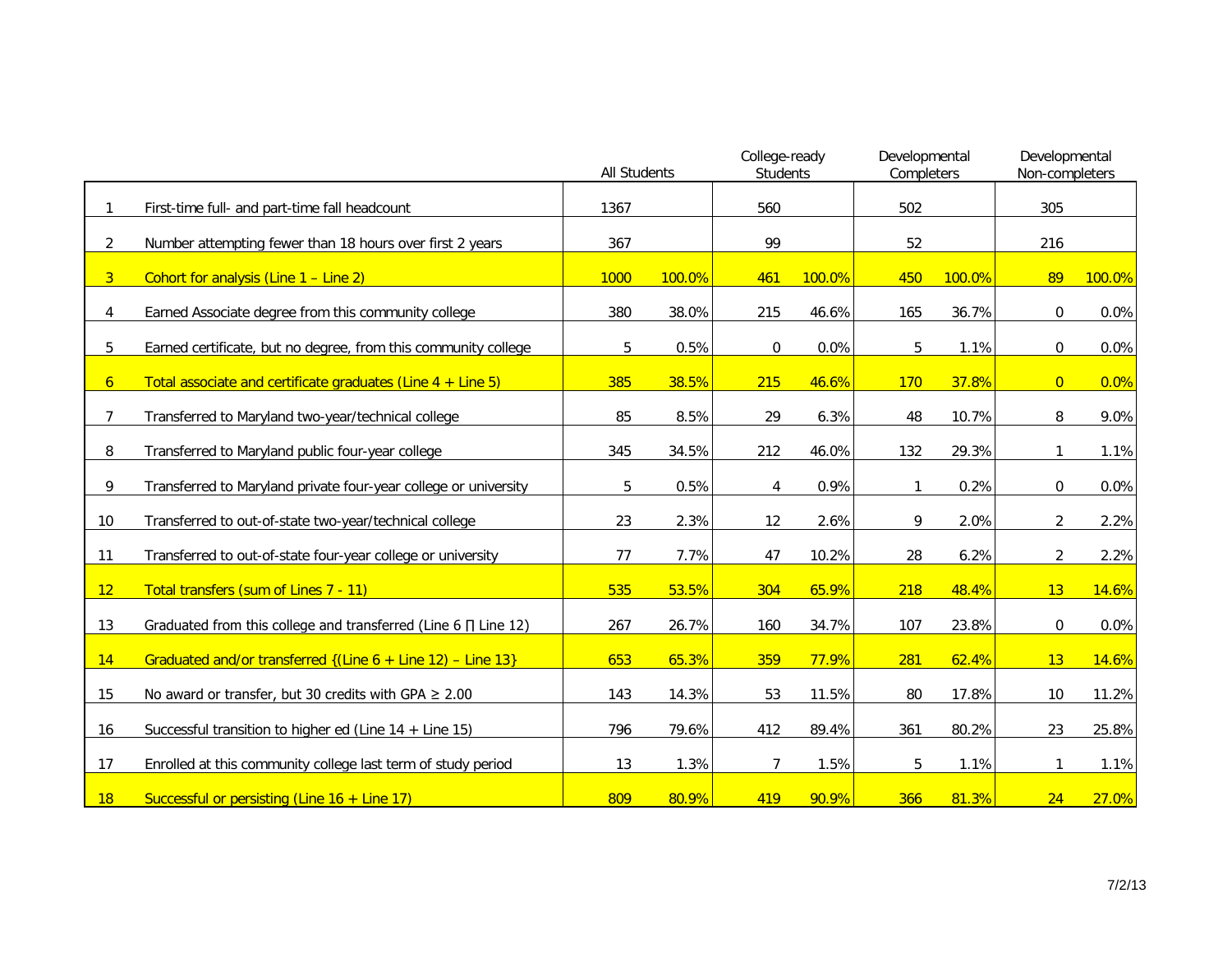|                |                                                                    | African American<br><b>Students</b> |        | Asian<br><b>Students</b> |        | Hispanic<br><b>Students</b> |        | White<br>Students (optional<br>data) |        |
|----------------|--------------------------------------------------------------------|-------------------------------------|--------|--------------------------|--------|-----------------------------|--------|--------------------------------------|--------|
| 1              | First-time full- and part-time fall headcount                      | 237                                 |        | 31                       |        | 80                          |        | 927                                  |        |
| $\overline{2}$ | Number attempting fewer than 18 hours over first 2 years           | 81                                  |        | $\overline{2}$           |        | 20                          |        | 225                                  |        |
| 3 <sup>1</sup> | Cohort for analysis (Line 1 - Line 2)                              | 156                                 | 100.0% | 29                       | 100.0% | 60                          | 100.0% | 702                                  | 100.0% |
| 4              | Earned Associate degree from this community college                | 51                                  | 32.7%  | 12                       | 41.4%  | 17                          | 28.3%  | 286                                  | 40.7%  |
| 5              | Earned certificate, but no degree, from this community college     |                                     | 0.6%   | $\mathbf 0$              | 0.0%   | $\boldsymbol{0}$            | 0.0%   | 4                                    | 0.6%   |
| 6 <sup>1</sup> | Total associate and certificate graduates (Line $4 +$ Line 5)      | 52                                  | 33.3%  | 12                       | 41.4%  | 17                          | 28.3%  | 290                                  | 41.3%  |
| $\overline{7}$ | Transferred to Maryland two-year/technical college                 | 20                                  | 12.8%  |                          | 3.4%   | 3                           | 5.0%   | 53                                   | 7.5%   |
| 8              | Transferred to Maryland public four-year college                   | 42                                  | 26.9%  | 15                       | 51.7%  | 24                          | 40.0%  | 251                                  | 35.8%  |
| 9              | Transferred to Maryland private four-year college or university    | $\mathbf 0$                         | 0.0%   | $\mathbf{1}$             | 3.4%   | $\mathbf{1}$                | 1.7%   | 3                                    | 0.4%   |
| 10             | Transferred to out-of-state two-year/technical college             |                                     | 0.6%   | $\mathbf{1}$             | 3.4%   | 7                           | 11.7%  | 12                                   | 1.7%   |
| 11             | Transferred to out-of-state four-year college or university        | 13                                  | 8.3%   | 3                        | 10.3%  | 5                           | 8.3%   | 52                                   | 7.4%   |
| 12             | Total transfers (sum of Lines 7 - 11)                              | 76                                  | 48.7%  | 21                       | 72.4%  | 40                          | 66.7%  | 371                                  | 52.8%  |
| 13             | Graduated from this college and transferred (Line 6 $\Pi$ Line 12) | 41                                  | 26.3%  | 10                       | 34.5%  | 11                          | 18.3%  | 195                                  | 27.8%  |
| 14             | Graduated and/or transferred $\{$ (Line 6 + Line 12) – Line 13}    | 87                                  | 55.8%  | 23                       | 79.3%  | 46                          | 76.7%  | 466                                  | 66.4%  |
| 15             | No award or transfer, but 30 credits with GPA $\geq 2.00$          | 20                                  | 12.8%  | $\mathbf{3}$             | 10.3%  | 3                           | 5.0%   | 110                                  | 15.7%  |
| 16             | Successful transition to higher ed (Line $14 +$ Line 15)           | 107                                 | 68.6%  | 26                       | 89.7%  | 49                          | 81.7%  | 576                                  | 82.1%  |
| 17             | Enrolled at this community college last term of study period       | 3                                   | 1.9%   | $\mathbf{1}$             | 3.4%   | 0                           | 0.0%   | 7                                    | 1.0%   |
| 18             | Successful or persisting (Line $16 +$ Line 17)                     | 110                                 | 70.5%  | 27                       | 93.1%  | 49                          | 81.7%  | 583                                  | 83.0%  |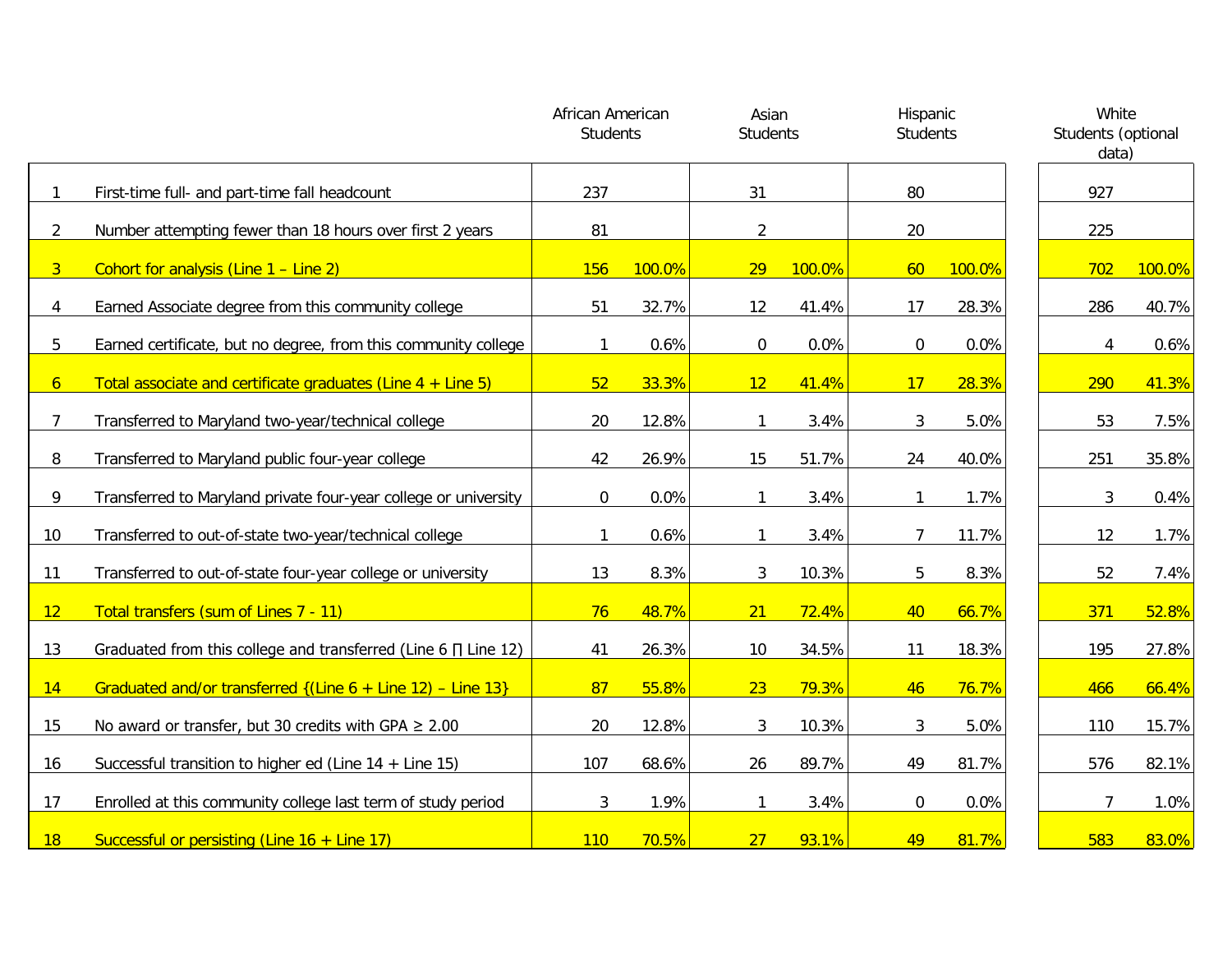#### **Student & Institutional Characteristics** *(not Benchmarked)*

*These descriptors are not performance indicators subject to improvement by the college, but clarify institutional mission and provide context for interpreting the performance indicators below.* 

|   |                                                                                                  | <b>Fall 2017</b> | <b>Fall 2018</b> | <b>Fall 2019</b> | <b>Fall 2020</b> |
|---|--------------------------------------------------------------------------------------------------|------------------|------------------|------------------|------------------|
|   | A Fall credit enrollment                                                                         |                  |                  |                  |                  |
|   | a. Unduplicated headcount                                                                        | 6,109            | 5,865            | 5,705            | 5,256            |
|   | b. Percent of students enrolled part time                                                        | 64.2%            | 66.0%            | 66.1%            | 66.7%            |
|   |                                                                                                  | <b>Fall 2017</b> | <b>Fall 2018</b> | <b>Fall 2019</b> | <b>Fall 2020</b> |
| B | First-time credit students with developmental education needs                                    | 51.1%            | 50.2%            | 49.1%            | 25.7%            |
|   |                                                                                                  | FY 2017          | FY 2018          | FY 2019          | FY 2020          |
|   | C Credit students who are first-generation college students<br>(neither parent attended college) | 22.6%            | 21.5%            | 21.6%            | 22.5%            |
|   |                                                                                                  | <b>FY 2017</b>   | <b>FY 2018</b>   | <b>FY 2019</b>   | FY 2020          |
|   | D Annual unduplicated headcount in English for Speakers<br>of Other Languages (ESOL) courses     | 291              | 289              | 258              | 171              |
|   |                                                                                                  | <b>FY 2017</b>   | <b>FY 2018</b>   | FY 2019          | FY 2020          |
|   | E Credit students receiving financial aid                                                        |                  |                  |                  |                  |
|   | a. Receiving any financial aid                                                                   | 42.7%            | 45.4%            | 40.8%            | 44.6%            |
|   | b. Receiving Pell grants                                                                         | 20.0%            | 21.8%            | 21.4%            | 21.3%            |
| F | Students 25 years old or older                                                                   | <b>Fall 2017</b> | <b>Fall 2018</b> | <b>Fall 2019</b> | <b>Fall 2020</b> |
|   | a. Credit students                                                                               | 25.4%            | 25.6%            | 26.4%            | 24.2%            |
|   |                                                                                                  | <b>FY 2017</b>   | <b>FY 2018</b>   | <b>FY 2019</b>   | FY 2020          |
|   | b. Continuing education students                                                                 | 73.0%            | 74.5%            | 72.8%            | 68.8%            |
|   |                                                                                                  | <b>FY 2017</b>   | <b>FY 2018</b>   | <b>FY 2019</b>   | FY 2020          |
| G | Credit students employed more than 20 hours per week                                             | 46.0%            | 57.6%            | 55.4%            | 59.3%            |
|   |                                                                                                  | <b>Fall 2017</b> | <b>Fall 2018</b> | <b>Fall 2019</b> | <b>Fall 2020</b> |
|   | H Credit student racial/ethnic distribution                                                      |                  |                  |                  |                  |
|   | a. Hispanic/Latino                                                                               | 5.0%             | 5.5%             | 5.8%             | 6.0%             |
|   | b. Black/African American only                                                                   | 16.3%            | 15.8%            | 16.2%            | 15.8%            |
|   | c. American Indian or Alaskan native only                                                        | 0.3%             | 0.3%             | 0.3%             | 0.2%             |
|   | d. Native Hawaiian or other Pacific Islander only                                                | 0.2%             | 0.1%             | 0.1%             | 0.1%             |
|   | e. Asian only                                                                                    | 2.5%             | 2.7%             | 3.0%             | 3.8%             |
|   | f. White only                                                                                    | 70.2%            | 69.9%            | 68.5%            | 67.9%            |
|   | g. Multiple races                                                                                | 3.5%             | 3.5%             | 3.6%             | 3.6%             |
|   | h. Foreign/Non-resident alien                                                                    | 1.2%             | 1.1%             | 1.1%             | 1.0%             |
|   | i. Unknown/Unreported                                                                            | 0.8%             | 1.0%             | 1.3%             | 1.7%             |
|   |                                                                                                  | <b>Fall 2017</b> | <b>Fall 2018</b> | <b>Fall 2019</b> | <b>Fall 2020</b> |
| L | Credit student distance education enrollment                                                     |                  |                  |                  |                  |
|   | a. Enrolled exclusively in distance education                                                    | 10.4%            | 13.1%            | 15.2%            | 79.1%            |
|   | b. Enrolled in some, but not all, distance education                                             | 25.8%            | 26.0%            | 27.1%            | 12.3%            |
|   | c. Not enrolled in any distance education                                                        | 63.8%            | 60.9%            | 57.7%            | 8.6%             |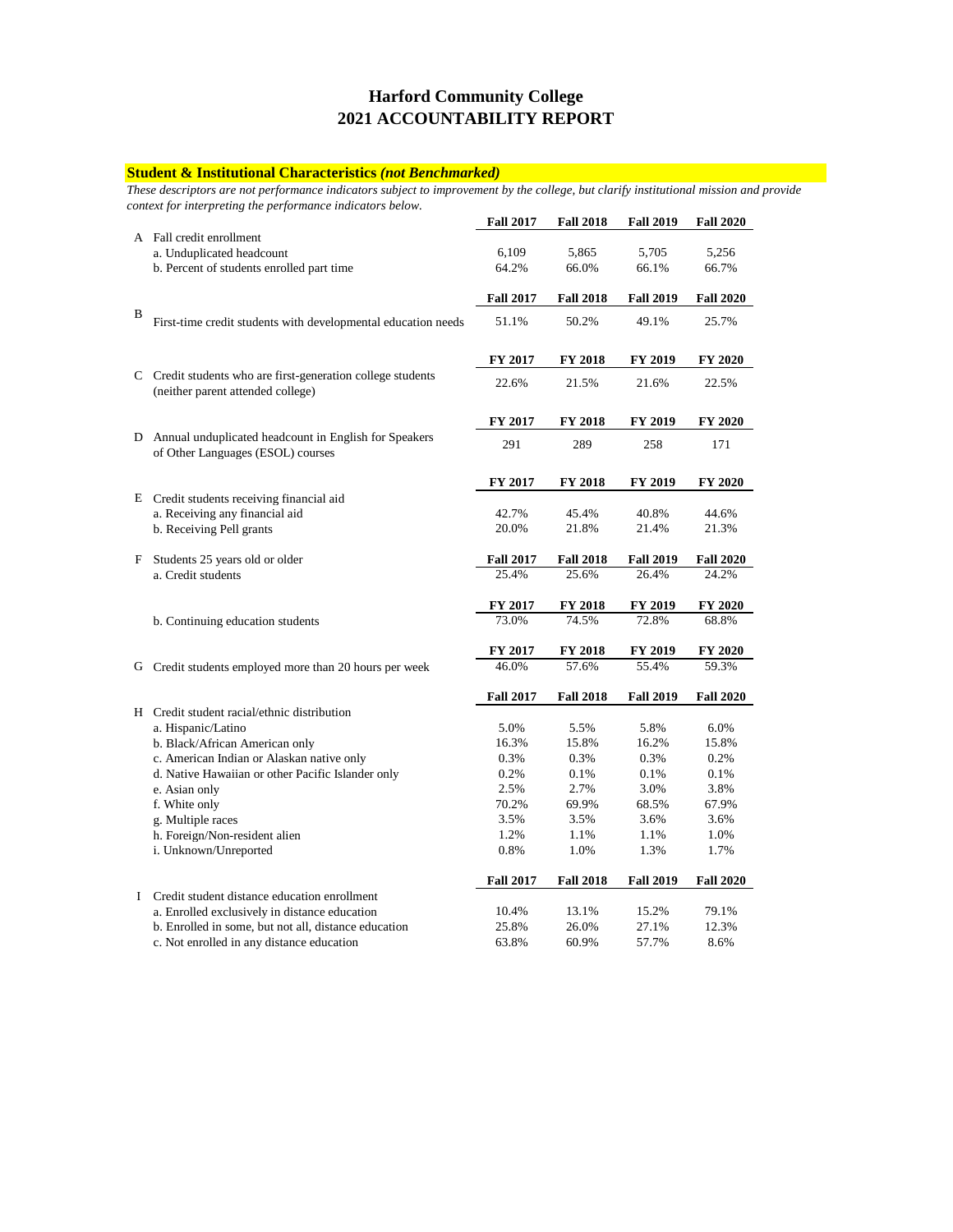|   |                                                                                 | FY 2017          | <b>FY 2018</b>   | <b>FY 2019</b>   | FY 2020          |                  |
|---|---------------------------------------------------------------------------------|------------------|------------------|------------------|------------------|------------------|
| J | Unrestricted revenue by source                                                  |                  |                  |                  |                  |                  |
|   | a. Tuition and fees                                                             | 44.0%            | 43.0%            | 42.0%            | 41.0%            |                  |
|   | b. State funding                                                                | 23.0%            | 23.0%            | 23.0%            | 23.0%            |                  |
|   | c. Local funding                                                                | 31.0%            | 32.0%            | 32.0%            | 33.0%            |                  |
|   | d. Other                                                                        | 2.0%             | 2.0%             | 3.0%             | 3.0%             |                  |
|   |                                                                                 |                  |                  |                  |                  |                  |
|   |                                                                                 | FY 2017          | FY 2018          | FY 2019          | FY 2020          |                  |
|   | K Expenditures by function                                                      |                  |                  |                  |                  |                  |
|   | a. Instruction                                                                  | 40.2%            | 38.3%            | 37.2%            | 36.6%            |                  |
|   | b. Academic support                                                             | 13.8%            | 14.5%            | 13.9%            | 13.4%            |                  |
|   | c. Student services                                                             |                  |                  |                  |                  |                  |
|   |                                                                                 | 11.7%            | 12.0%            | 13.9%            | 12.7%            |                  |
|   | d. Other                                                                        | 34.3%            | 35.2%            | 35.0%            | 37.3%            |                  |
|   | <b>Goal 1: Access</b>                                                           |                  |                  |                  |                  |                  |
|   |                                                                                 |                  |                  |                  |                  | <b>Benchmark</b> |
|   |                                                                                 | <b>FY 2017</b>   | <b>FY 2018</b>   | <b>FY 2019</b>   | FY 2020          | FY 2025          |
| 1 | Annual unduplicated headcount                                                   |                  |                  |                  |                  |                  |
|   | a. Total                                                                        | 19,142           | 18,054           | 16,953           | 14,388           | 16,000           |
|   | b. Credit students                                                              | 8,991            | 8,225            | 8,145            | 7,612            | 8,000            |
|   | c. Continuing education students                                                |                  | 10,231           | 9,213            |                  | 9,000            |
|   |                                                                                 | 10,624           |                  |                  | 7,151            |                  |
|   |                                                                                 |                  |                  |                  |                  | <b>Benchmark</b> |
|   |                                                                                 | <b>Fall 2017</b> | <b>Fall 2018</b> | <b>Fall 2019</b> | <b>Fall 2020</b> | <b>Fall 2025</b> |
| 2 | Market share of first-time, full-time freshmen                                  | 55.6%            | 51.9%            | 54.7%            | 52.1%            | 56.0%            |
|   |                                                                                 |                  |                  |                  |                  |                  |
|   |                                                                                 |                  |                  |                  |                  | <b>Benchmark</b> |
|   |                                                                                 | <b>Fall 2017</b> | <b>Fall 2018</b> | <b>Fall 2019</b> | <b>Fall 2020</b> | <b>Fall 2025</b> |
| 3 | Market share of part-time undergraduates                                        | 68.9%            | 68.8%            | 70.1%            | 67.4%            | 70.0%            |
|   |                                                                                 |                  |                  |                  |                  |                  |
|   |                                                                                 |                  |                  |                  |                  | <b>Benchmark</b> |
|   |                                                                                 | <b>Fall 2016</b> | <b>Fall 2017</b> | <b>Fall 2018</b> | <b>Fall 2019</b> | <b>Fall 2024</b> |
| 4 | Market share of recent, college-bound high school graduates                     | 69.5%            | 65.5%            | 62.2%            | 62.2%            | 65.0%            |
|   |                                                                                 |                  |                  |                  |                  |                  |
|   |                                                                                 |                  |                  |                  |                  | <b>Benchmark</b> |
|   |                                                                                 | <b>Fall 2017</b> | <b>Fall 2018</b> | <b>Fall 2019</b> | <b>Fall 2020</b> | <b>Fall 2025</b> |
| 5 | High school student enrollment                                                  | 737              | 807              | 885              | 964              | 950              |
|   |                                                                                 |                  |                  |                  |                  |                  |
|   |                                                                                 |                  |                  |                  |                  | <b>Benchmark</b> |
|   |                                                                                 | FY 2017          | <b>FY 2018</b>   | FY 2019          | FY 2020          | FY 2025          |
|   | 6 Annual enrollment in online/hybrid courses                                    |                  |                  |                  |                  |                  |
|   |                                                                                 |                  |                  |                  |                  |                  |
|   | a. Credit, online                                                               | 9,561            | 9,188            | 10,526           | 11,182           | 10,500           |
|   | b. Continuing education, online                                                 | 267              | 298              | 247              | 545              | 350              |
|   | c. Credit, hybrid                                                               | 2,702            | 2,447            | 2,159            | 1,678            | 1,700            |
|   | d. Continuing education, hybrid                                                 | $\boldsymbol{0}$ | $\boldsymbol{0}$ | $\boldsymbol{0}$ | $\boldsymbol{0}$ | 200              |
|   |                                                                                 |                  |                  |                  |                  |                  |
|   |                                                                                 |                  |                  |                  |                  | <b>Benchmark</b> |
|   |                                                                                 | FY 2018          | FY 2019          | FY 2020          | FY 2021          |                  |
|   |                                                                                 |                  |                  |                  |                  | FY 2026          |
| 7 | Tuition and mandatory fees<br>a. Annual tuition and fees for full-time students |                  |                  |                  |                  | <b>NA</b>        |
|   |                                                                                 | \$4,553          | \$4,644          | \$4,783          | \$4,783          |                  |
|   | b. Percent of tuition/fees at Md public four-year institutions                  | 48.9%            | 49.1%            | 49.4%            | 49.5%            | 50.0%            |
|   | Note: The goal of this indicator is for the college's                           |                  |                  |                  |                  |                  |

percentage to be at or below the benchmark level.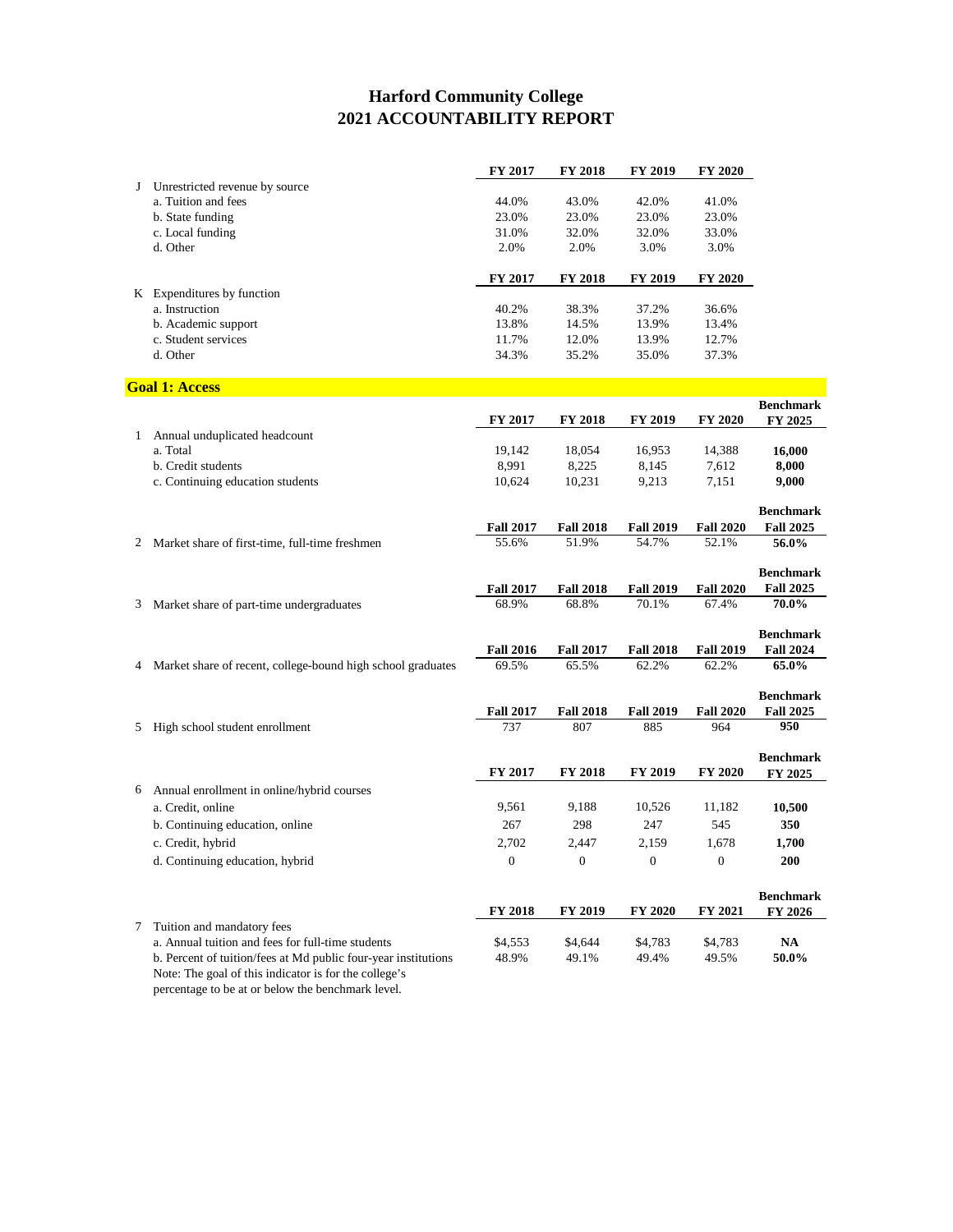|   |                                                              |                         |                         |                  |                  | <b>Benchmark</b>            |
|---|--------------------------------------------------------------|-------------------------|-------------------------|------------------|------------------|-----------------------------|
| 8 | Enrollment in continuing education community service         | FY 2017                 | <b>FY 2018</b>          | <b>FY 2019</b>   | <b>FY 2020</b>   | FY 2025                     |
|   | and lifelong learning courses                                |                         |                         |                  |                  |                             |
|   | a. Unduplicated annual headcount                             | 4,990                   | 4,988                   | 4,433            | 3,276            | 3,500                       |
|   | b. Annual course enrollments                                 | 10,317                  | 10,335                  | 9,618            | 5,546            | 8,000                       |
|   |                                                              |                         |                         |                  |                  |                             |
|   |                                                              | FY 2017                 | <b>FY 2018</b>          | FY 2019          | FY 2020          | <b>Benchmark</b><br>FY 2025 |
| 9 | Enrollment in continuing education basic skills and          |                         |                         |                  |                  |                             |
|   | literacy courses                                             |                         |                         |                  |                  |                             |
|   | a. Unduplicated annual headcount                             | 1,030                   | 885                     | 895              | 717              | 850                         |
|   | b. Annual course enrollments                                 | 2,880                   | 2,533                   | 2,689            | 1,829            | 2,500                       |
|   |                                                              |                         |                         |                  |                  | <b>Benchmark</b>            |
|   |                                                              | FY 2017                 | FY 2018                 | <b>FY 2019</b>   | FY 2020          | FY 2025                     |
|   | 10 Adult education student achievement of:                   |                         |                         |                  |                  |                             |
|   | a. At least one ABE educational functioning level            | 11.4%                   | 13.1%                   | 12.2%            | 20.5%            | 20.0%                       |
|   | b. At least one ESL educational functioning level            | 10.5%                   | 39.7%                   | 17.8%            | 21.3%            | 20.0%                       |
|   | Note: Not reported if $< 50$ students in the cohort          |                         |                         |                  |                  |                             |
|   | 11 Minority student enrollment compared to service area      |                         |                         |                  |                  | <b>Benchmark</b>            |
|   | population                                                   | <b>Fall 2017</b>        | <b>Fall 2018</b>        | <b>Fall 2019</b> | <b>Fall 2020</b> | <b>Fall 2025</b>            |
|   | a. Percent nonwhite credit enrollment                        | 28.4%                   | 28.6%                   | 29.8%            | 30.3%            | 30.0%                       |
|   |                                                              |                         |                         |                  |                  |                             |
|   |                                                              |                         |                         |                  |                  | <b>Benchmark</b>            |
|   | b. Percent nonwhite continuing education enrollment          | <b>FY 2017</b><br>17.7% | <b>FY 2018</b><br>18.8% | FY 2019<br>19.8% | FY 2020<br>21.5% | FY 2025<br>22.0%            |
|   |                                                              |                         |                         |                  |                  |                             |
|   |                                                              |                         |                         |                  |                  | <b>Benchmark</b>            |
|   |                                                              |                         |                         |                  |                  | <b>Not</b>                  |
|   |                                                              | <b>July 2017</b>        | <b>July 2018</b>        | <b>July 2019</b> | <b>July 2020</b> | <b>Required</b>             |
|   | c. Percent nonwhite service area population, 15 or older     | NA                      | NA                      | 23.1%            | 23.6%            | <b>NA</b>                   |
|   |                                                              |                         |                         |                  |                  | <b>Benchmark</b>            |
|   |                                                              | <b>Fall 2017</b>        | <b>Fall 2018</b>        | <b>Fall 2019</b> | <b>Fall 2020</b> | <b>Fall 2025</b>            |
|   | 12 Percent minorities (nonwhite) of full-time faculty        | 9.0%                    | 9.0%                    | 11.7%            | 13.7%            | 15.0%                       |
|   |                                                              |                         |                         |                  |                  | <b>Benchmark</b>            |
|   |                                                              | <b>Fall 2017</b>        | <b>Fall 2018</b>        | <b>Fall 2019</b> | <b>Fall 2020</b> | <b>Fall 2025</b>            |
|   | 13 Percent minorities (nonwhite) of full-time administrative |                         |                         |                  |                  |                             |
|   | and professional staff                                       | 17.1%                   | 17.9%                   | 17.2%            | 19.6%            | 20.0%                       |
|   |                                                              |                         |                         |                  |                  |                             |
|   | <b>Goal 2: Success</b>                                       |                         |                         |                  |                  | <b>Benchmark</b>            |
|   |                                                              | <b>Fall 2016</b>        | <b>Fall 2017</b>        | <b>Fall 2018</b> | <b>Fall 2019</b> | <b>Fall 2024</b>            |
|   |                                                              | <b>Cohort</b>           | Cohort                  | Cohort           | <b>Cohort</b>    | <b>Cohort</b>               |
|   | 14 Fall-to-fall retention                                    |                         |                         |                  |                  |                             |
|   | a. All students                                              | 62.0%                   | 62.1%                   | 62.9%            | 57.6%            | 62.0%                       |
|   | b. Pell grant recipients                                     | 57.3%                   | 56.0%                   | 57.1%            | 47.1%            | 57.0%                       |

c. Developmental students<br>d. College-ready students<br>d. College-ready students<br> $\begin{array}{cccccc} 56.8\% & 55.8\% & 57.7\% & 46.7\% & 57.0\% \\ 46.7\% & 69.2\% & 69.4\% & 66.8\% & 70.0\% \\ \end{array}$ d. College-ready students 70.9% 69.2% 69.4% 66.8% **70.0%**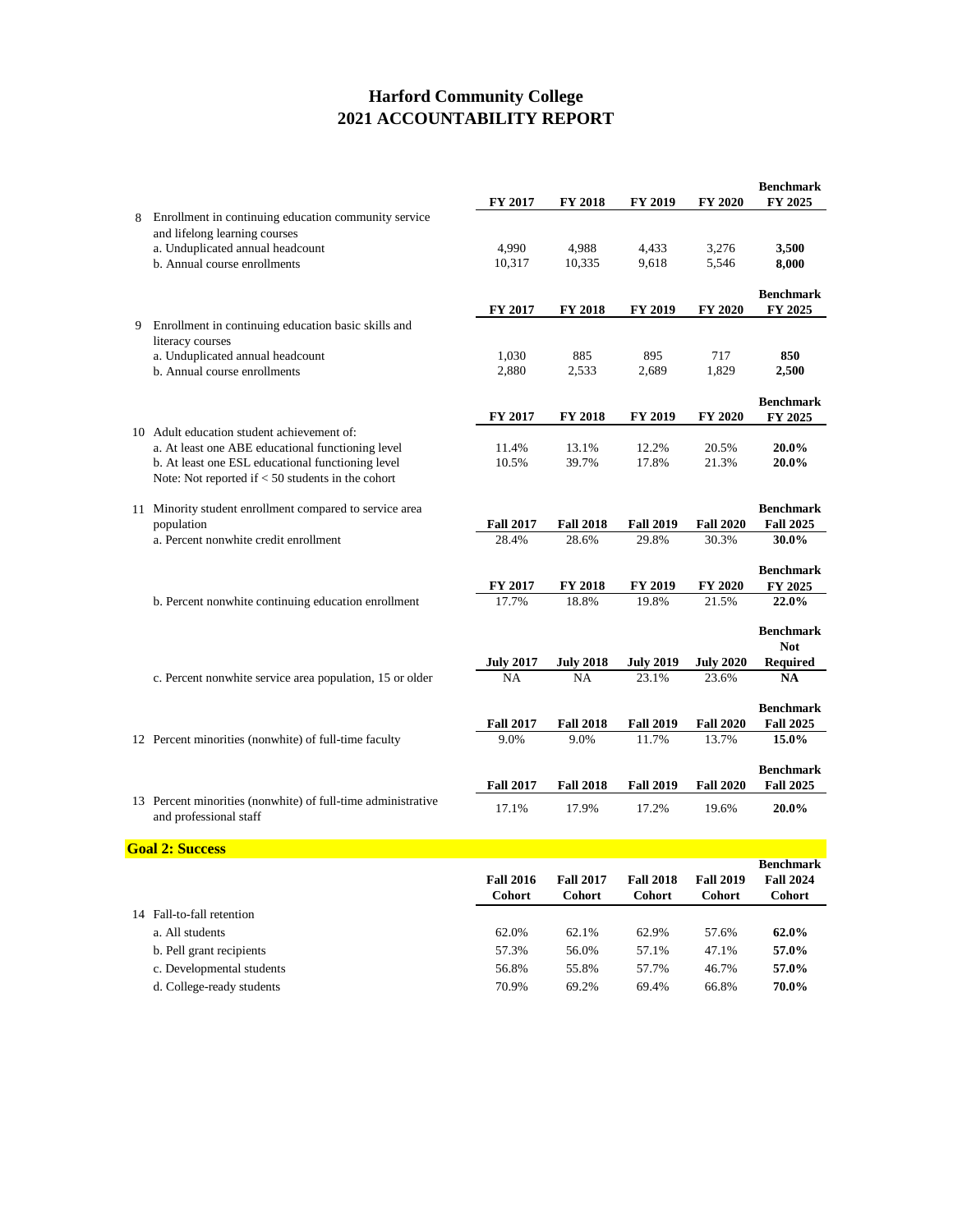|                                                                  | <b>Fall 2013</b><br><b>Cohort</b> | <b>Fall 2014</b><br>Cohort | <b>Fall 2015</b><br>Cohort | <b>Fall 2016</b><br><b>Cohort</b> | <b>Benchmark</b><br><b>Fall 2021</b><br>Cohort |
|------------------------------------------------------------------|-----------------------------------|----------------------------|----------------------------|-----------------------------------|------------------------------------------------|
| 15 Developmental completers after four years                     | 54.8%                             | 58.0%                      | 58.6%                      | 62.2%                             | 62.0%<br><b>Benchmark</b>                      |
|                                                                  | <b>Fall 2013</b><br>Cohort        | <b>Fall 2014</b><br>Cohort | <b>Fall 2015</b><br>Cohort | <b>Fall 2016</b><br>Cohort        | <b>Fall 2021</b><br>Cohort                     |
| 16 Successful-persister rate after four years                    |                                   |                            |                            |                                   |                                                |
| a. College-ready students                                        | 89.3%                             | 90.6%                      | 87.6%                      | 90.9%                             | 90.0%                                          |
| b. Developmental completers                                      | 83.9%                             | 83.8%                      | 86.9%                      | 81.3%                             | 85.0%                                          |
| c. Developmental non-completers                                  | 32.2%                             | 29.1%                      | 37.5%                      | 27.0%                             | <b>NA</b>                                      |
| d. All students in cohort                                        | 79.9%                             | 80.6%                      | 82.2%                      | 80.9%                             | 80.0%                                          |
|                                                                  |                                   |                            |                            |                                   | <b>Benchmark</b>                               |
|                                                                  | <b>Fall 2013</b>                  | <b>Fall 2014</b>           | <b>Fall 2015</b>           | <b>Fall 2016</b>                  | <b>Not</b>                                     |
|                                                                  | Cohort                            | Cohort                     | Cohort                     | Cohort                            | <b>Required</b>                                |
| 17 Successful-persister rate after four years                    |                                   |                            |                            |                                   |                                                |
| a. White only                                                    | 82.5%<br>64.2%                    | 84.6%<br>66.0%             | 83.7%<br>73.3%             | 83.0%<br>70.5%                    | <b>NA</b><br><b>NA</b>                         |
| b. Black/African American only<br>c. Asian only                  | $n<$ 50                           | $n<$ 50                    | $n<$ 50                    | $n<$ 50                           | <b>NA</b>                                      |
| d. Hispanic/Latino                                               | 77.2%                             | 69.1%                      | $n<$ 50                    | 81.7%                             | <b>NA</b>                                      |
| Note: Not reported if $< 50$ students in the cohort for analysis |                                   |                            |                            |                                   |                                                |
|                                                                  |                                   |                            |                            |                                   | <b>Benchmark</b>                               |
|                                                                  | <b>Fall 2013</b>                  | <b>Fall 2014</b>           | <b>Fall 2015</b>           | <b>Fall 2016</b>                  | <b>Fall 2021</b>                               |
|                                                                  | Cohort                            | <b>Cohort</b>              | <b>Cohort</b>              | <b>Cohort</b>                     | Cohort                                         |
| 18 Graduation-transfer rate after four years                     |                                   |                            |                            |                                   |                                                |
| a. College-ready students                                        | 73.5%                             | 77.4%                      | 75.2%                      | 77.9%                             | 76.0%                                          |
| b. Developmental completers                                      | 59.8%                             | 59.9%                      | 63.9%                      | 62.4%                             | 61.0%                                          |
| c. Developmental non-completers                                  | 22.8%                             | 23.6%                      | 24.0%                      | 14.6%                             | <b>NA</b>                                      |
| d. All students in cohort                                        | 61.5%                             | 63.8%                      | 65.3%                      | 65.3%                             | 65.0%                                          |
|                                                                  |                                   |                            |                            |                                   | <b>Benchmark</b>                               |
|                                                                  | <b>Fall 2013</b>                  | <b>Fall 2014</b>           | <b>Fall 2015</b>           | <b>Fall 2016</b>                  | <b>Not</b>                                     |
|                                                                  | <b>Cohort</b>                     | Cohort                     | Cohort                     | <b>Cohort</b>                     | <b>Required</b>                                |
| 19 Graduation-transfer rate after four years                     |                                   |                            |                            |                                   |                                                |
| a. White only                                                    | 64.3%                             | 67.5%                      | 67.2%                      | 66.4%                             | NA                                             |
| b. Black/African American only                                   | 43.8%                             | 51.0%                      | 55.0%                      | 55.8%                             | <b>NA</b>                                      |
| c. Asian only                                                    | $n<$ 50                           | $n<$ 50                    | $n<$ 50                    | $n<$ 50                           | <b>NA</b>                                      |
| d. Hispanic/Latino                                               | 54.0%                             | 54.5%                      | $n<$ 50                    | 76.7%                             | NA                                             |
| Note: Not reported if $<$ 50 students in the cohort for analysis |                                   |                            |                            |                                   | <b>Benchmark</b>                               |
|                                                                  | <b>FY 2017</b>                    | <b>FY 2018</b>             | <b>FY 2019</b>             | <b>FY 2020</b>                    | FY 2025                                        |
| 20 Associate degrees and credit certificates awarded             |                                   |                            |                            |                                   |                                                |
| a. Total awards                                                  | 1,125                             | 954                        | 979                        | 864                               |                                                |
| b. Career degrees                                                | 289                               | 251                        | 265                        | 288                               | <b>NA</b>                                      |
| c. Transfer degrees                                              | 778                               | 633                        | 640                        | 524                               | <b>NA</b>                                      |
| d. Certificates                                                  | 58                                | 70                         | 74                         | 52                                | NA                                             |
| e. Unduplicated graduates                                        | 1,070                             | 913                        | 923                        | 835                               | <b>NA</b>                                      |